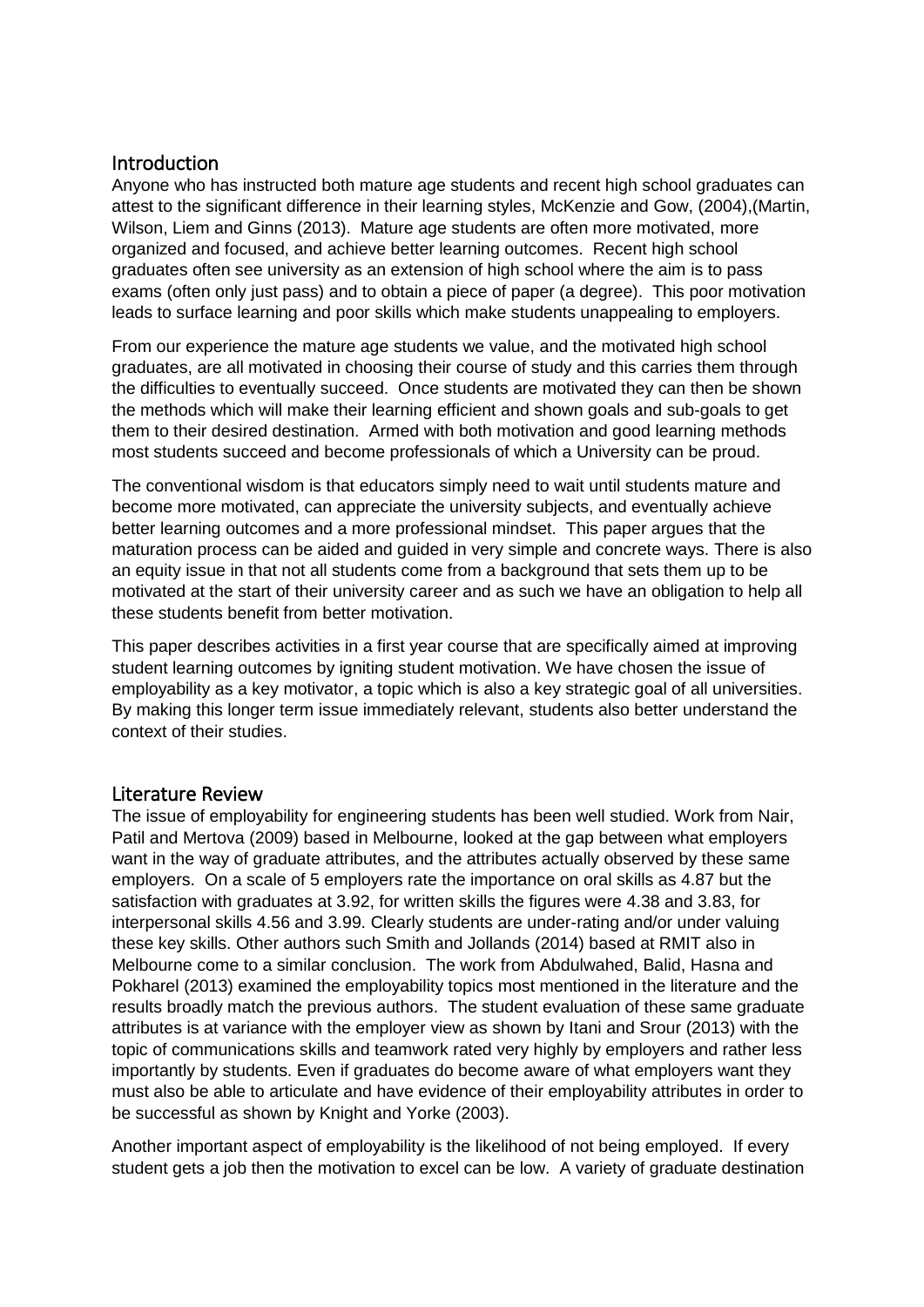surveys have shown that there is a significant chance of an engineering graduate not being employed. The Australian university backed Graduatecareers.com.au (2015) reports unemployment rates of nearly 40% in some branches of engineering. Most students have little knowledge of these low employment rates.

The gap between the student and employer vision of graduate attributes, and the possibility of not getting a job, provides an opportunity to motivate students.

Motivation viewed through the lens of self-determination theory can be intrinsic, extrinsic, positive or negative and a successful strategy will incorporate all these aspects as found by Gagné and Deci (2005). These authors point out the value of interrelatedness in fostering the internalization of autonomous motivation and work outcomes, and that interrelatedness such as teamwork is also a key of attribute employers want to see in new graduates.

While we focused on student motivation in this paper, it should also be pointed out that instructor's performance and institutional support influence student motivation. In their study, Afzal, Ali, Khan, and Hamid (2010) found instructor's performance had an effect between 23 to 34 percent depending on extrinsic or intrinsic motivation. Institutional support in the form of supportive policies is also important as found by Levy and Campbell (2008).

# LEVERAGING STUDENT INTEREST

As stated earlier student motivation is the key to improving learning and our project started by brainstormed a range of ideas about motivation. Some of these were positive as in "you get this" and some were negative such as "this is a danger to avoid". Given the literature we felt that employment was the best umbrella idea, and also a key university strategic goal. The key motivational levers on student thus became-

- At the end of your course you could be attractive to employers. As a result you will have a career, an interesting job that pays well and with updating lasts you until retirement.
- At the end of your course you might be unattractive to employers. You may not find a job in engineering, and have a large education debt. Not all graduates get a job.

These two points above were put to first year students in the first lecture of semester in an interactive lecture, and clearly provoked interest. Students were then asked a simple question; *"what would make you attractive to employers?"* In the ensuring discussion we found, as in the literature, that most students focused on technical skills and marks. Students were asked to think about the issue and that there would be more discussion in the next lecture.

The focus on marks is a common shortcoming in students' vision and expectations. From the experiences of others, Nair, Patil & Mertova (2009), and our own extensive interviews with employers as part of an RMIT Global Learning by Design education grant, we know that most engineering applications are vetted by the following process-

• A grade point average over a certain limit is required, this is typically 65% to 80% depending on the job. Interestingly no employer we spoke to regarded 50% as a "pass" for their job applicants, some actually laughed at the idea.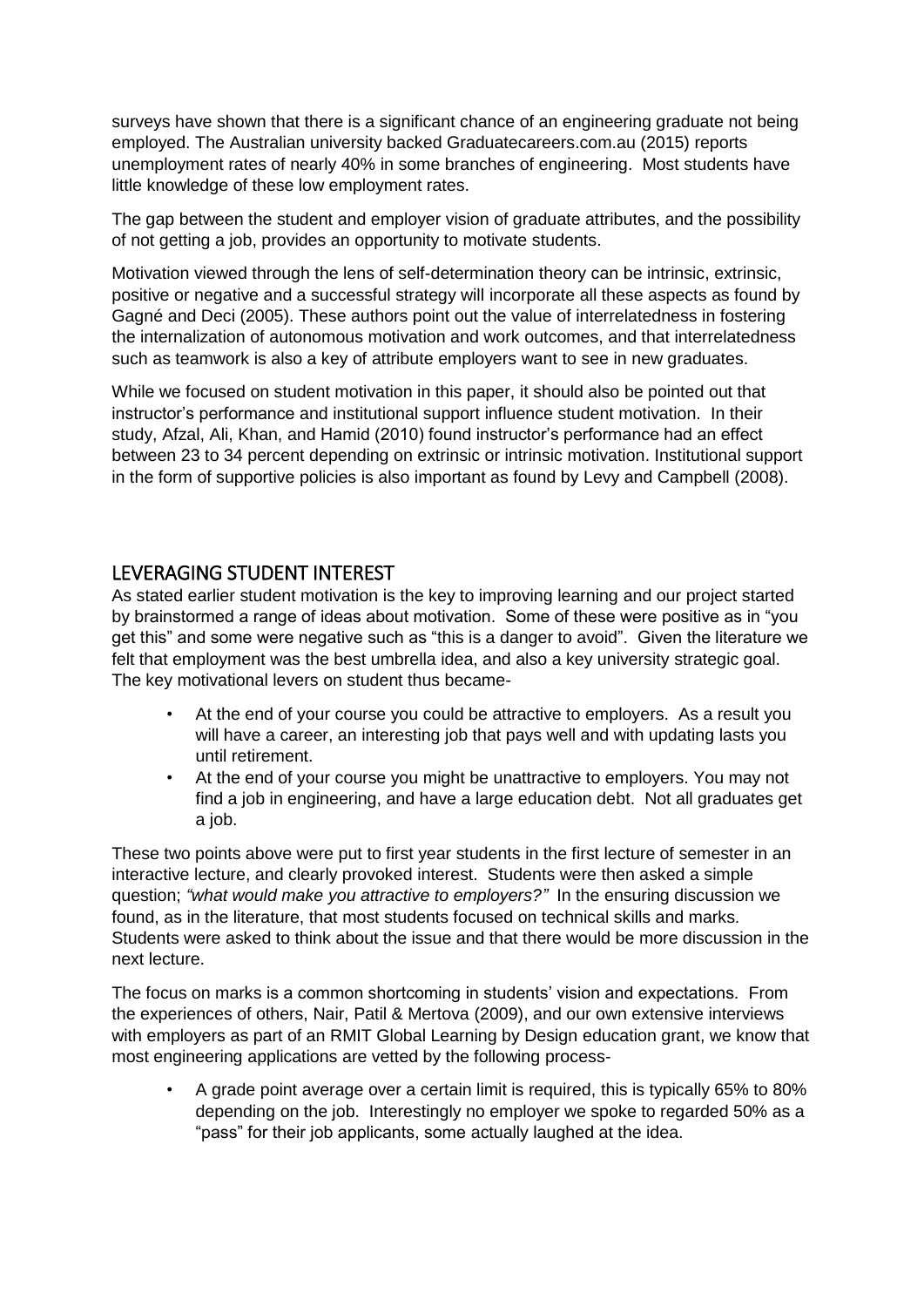- Evidence of soft skills was required (team work, written and oral communication, "can do" attitude, enthusiasm, motivation …). The CV and cover letter were examined for evidence not just claims.
- Ability to follow the job advertisement instructions was part of the selection process.
- If the above points are satisfactory then the job applicant may progress to a phone or face-to-face interview.

It was interesting to note that employers generally assumed technical skills as a given baseline. Technical skills as such were not considered a serious point of differentiation by most employers.

In the third lecture of semester we presented the job selection criteria above. Many students were surprised to learn that marks alone are not adequate from an employer point of view.

In order to convey this reality to students more forcefully than "just another interesting lecture point". We interviewed four current industry employers who had the experience and authority to say: *"we choose graduates like you and this is what we want"*. From these interviews we created two video clips of approximately 8 minutes each and showed these to students in the fourth lecture of semester and then discussed the videos in an interactive manner. The videos are available on YouTube and can be used and viewed by anyone, see Soft Skills Film 1 (2015) and Soft Skill Film 2 (2015). A point which was strongly made to students was that their time at university should focus on identifying what employers want, gaining those things, and recording evidence of those activities. Not all these desirable activities are within the scope of a university education. For example; part time work, team sports, and community leadership can provide substantial evidence of the soft skills highly desired by employers.

By week four of semester we felt that the vast bulk of the student body was now sensitized and interested in what employers wanted, concerned about their employability, and so the next stage of the video job application assignment would be well accepted.

# JOB VIDEO ASSIGNMENT

While raising awareness of what employers want is very valuable, for maximum motivational improvement students need an assignment to consolidate and extend their understanding. The assignment we chose was similar to a newer method being used by employers to vet job applicants; ask the applicant to make a short video of themselves as they answer the job application questions. A student can easily make such a video using a mobile phone plus freely available video editing software.

The design of any educational activity is very important and several issues needed to be considered. When we chose the 'Job application video' as our assignment we considered the following issues:

The first was the scope to plagiarize which is a well-known cause of students failing to learn. Given that the students had to appear personally in the video plagiarism was felt to be a low risk.

The next issue was the source of the job advert, should we provide one or more example adverts that explicitly mentioned soft skills? Or: Should we allow students to search the web for jobs of interest? Should the advert be for a job a first year student could undertake, or should it be a job for a graduate? On balance we thought that getting students to find a graduate advert would be better as we could then ask students to look at their degree program structure and work out where they would become technically competent.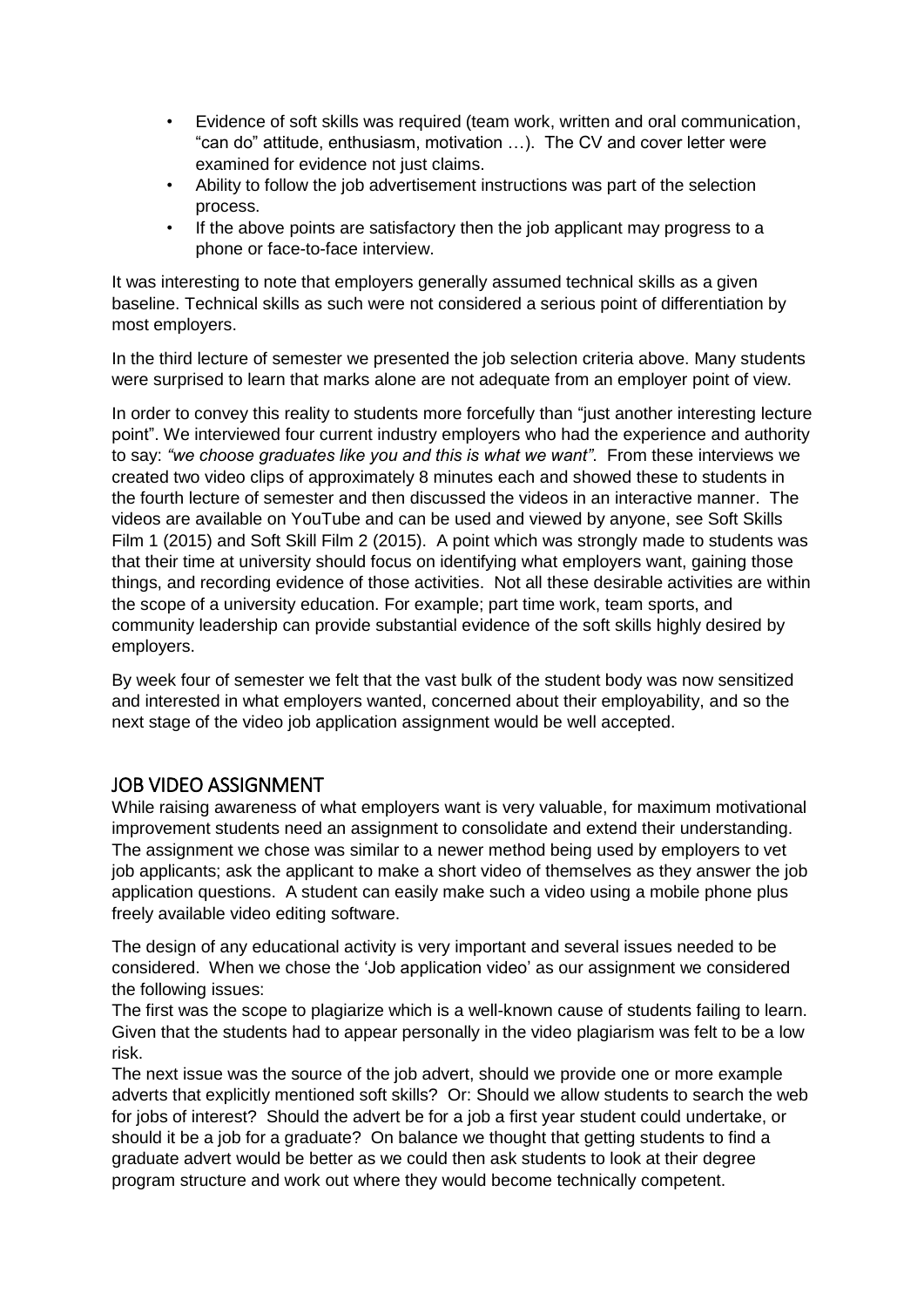Additionally students would have to trawl the web job sites to find an advert which explicitly mentioned soft skills.

Finally we needed a clear structure so tutors could easily apply a marking rubric. To quote from the assignment given to students, the instructions were:

**The structure of your video** must be as follows-

- 3 seconds student card: a close up of your student card so your photo and student number are clearly visible.
- 3 seconds title page: a simple screen with this course's title and course code, the assignment title, your name and student number. Clearly indicate if you are willing for this video to be shown to other students. (Please say yes if you can, if you change your mind later we will happily remove the video.)
- $\lt 15$  seconds introduction: introduce yourself, and state which company you are applying to, and which job you are applying for.
- 1-2 minutes technical criteria: imagine yourself at the end of final year having done the courses you select from the program map. Show how you satisfy the technical criteria by talking about what you learned in these courses you read about in the course guides for your program.
- 1-2 minutes on soft skills: again imagine yourself at the end of final year and talk about the soft skills you have mastered. These may be within courses or outside activities such as being employed in a supermarket.
- Last 30 -60 seconds on reflection: clearly state "End of Job Application, Start" of Reflection".
- Given you current state of skills and knowledge, state the key areas (technical skills and soft skills) where you need to improve in order to get the job. It may be useful to refer to key courses or other activities where you may get these skills.
- Last thing: you must state on a scale of 1-5 how much you have learned from this assignment. Read out the question and one of the lines below, including the number-

QUESTION: how much did I learn about being work ready (including soft skills) in the process of completing this assignment-

5=There were several important issues I had not understood previously.

- 4=There were a few important issues I had not understood previously.
- 3=I knew all the issues but I learned more about them.

2=The assignment reinforced my existing knowledge about these issues.

1= I learned nothing in doing this assignment.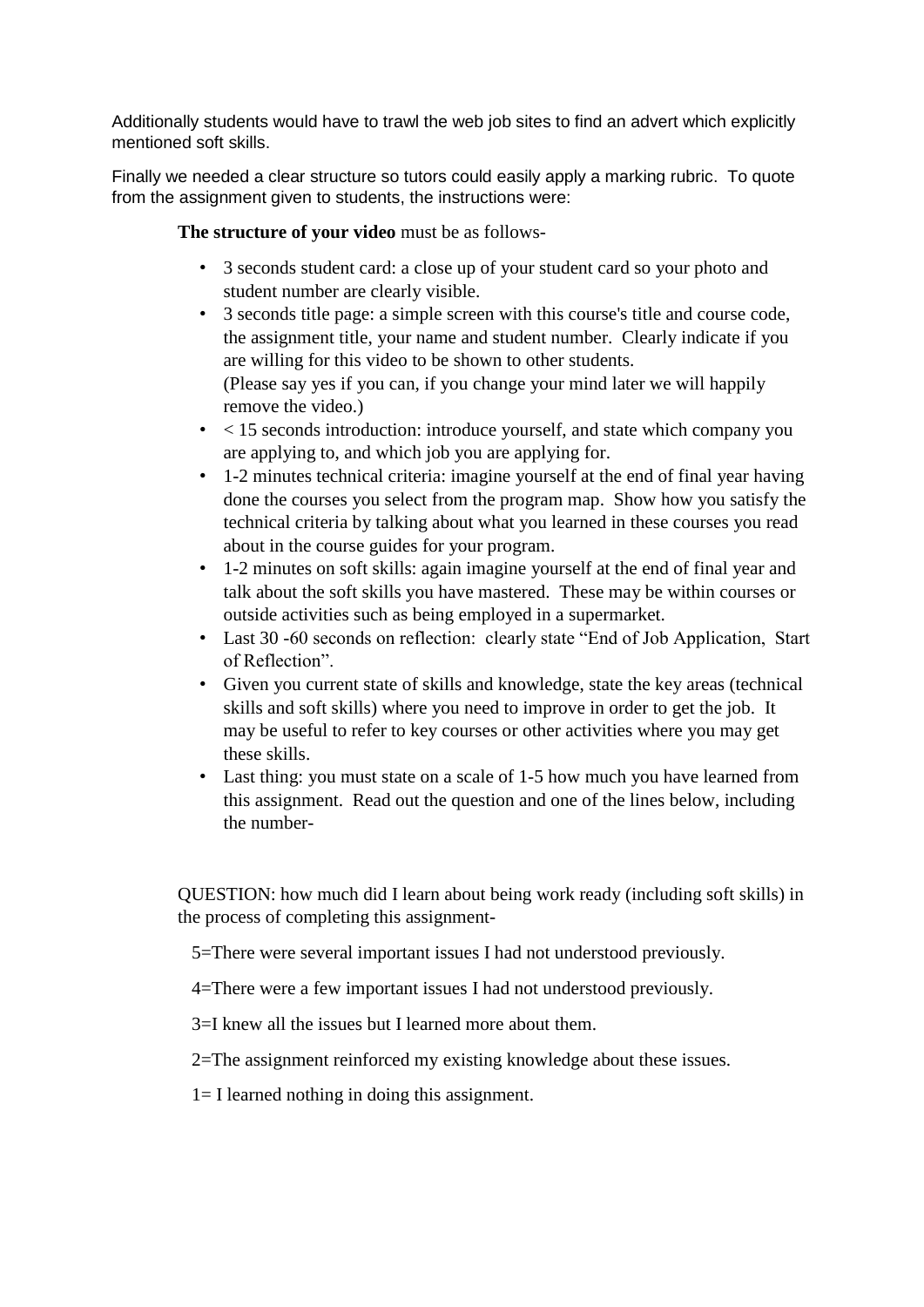# RESULTS AND CONCLUSIONS

This activity is a work in progress but already the results are positive. Student discussion has shown wide interest and students are already showing us and each other what they have done. This social interest aspect itself has a positive effect in consolidating the assignment, Knippenberg and Schie (2000), Wall, Kemp, Jackson and Clegg (1986).

From the perspective of a lecturer the two key factors which boosted student motivation were:

1) the concept that "not all graduates get a job" and

2) the opinions of local employers who had the power to say *"I choose graduates and if you do not have these skills I will not choose you"*.

The student evaluation in the video assignment itself, and the anonymous surveys at the end of semester will tell us much more and give some measurements from a student perspective. Feedback will also tell us where to improve our motivation enhancement method.

The impost into lecture time was relatively small, for the first four lectures some 15 minutes was taken in presenting the issue and discussion. The video assignment might be one of four or five given in a course. Many courses can be easily modified to accept these small additions.

Most importantly we feel that we have broken the old mold of simply waiting for students to mature. We are adding value to the education process and helping all students, regardless of background, to fast track their way into becoming more motivated and employable.

#### References

Abdulwahed, M., Balid, W., Hasna, M., & Pokharel, S. (2013). Skills of engineers in knowledge based economies: A comprehensive literature review, and model development. *Proceedings Of 2013 IEEE International Conference On Teaching, Assessment And Learning For Engineering (TALE)*. doi:10.1109/tale.2013.6654540

Afzal, H., Ali, I., Khan, M., & Hamid, K. (2010). A Study of University Students' Motivation and Its Relationship with Their Academic Performance. IJBM International Journal of Business and Management, Vol. 5(No. 4; April 2010). Retrieved August 20, 2015, from <http://www.ccsenet.org/journal/index.php/ijbm/article/viewFile/5691/4612>

Gagné, M., & Deci, E. L. (2005). Self-determination theory and work motivation.Journal of Organizational behavior, 26(4), 331-362.

Graduatecareers.com.au,. (2015). *Graduate Careers Australia | Providing information to Australian graduates for over forty years*. Retrieved 16 August 2015, from http://www.graduatecareers.com.au/

Itani, M., & Srour, I. (2013). Engineering Students' Perceptions of Soft Skills, Industry Expectations, and Career Aspirations. *J. Prof. Issues Eng. Educ. Pract.*, 04015005. doi:10.1061/(asce)ei.1943- 5541.0000247

Knight, P., & Yorke, M. (2003). *Assessment, learning and employability*. Maidenhead: Society for Research into Higher Education & Open University Press.

Knippenberg, D., & Schie, E. (2000). Foci and correlates of organizational identification. Journal of occupational and organizational psychology, 73(2), 137-147.

Levy, S., & Campbell, H. (2008). Student motivation: premise, effective practice and policy. Australian Journal of Teacher Education, 33(5), 2.